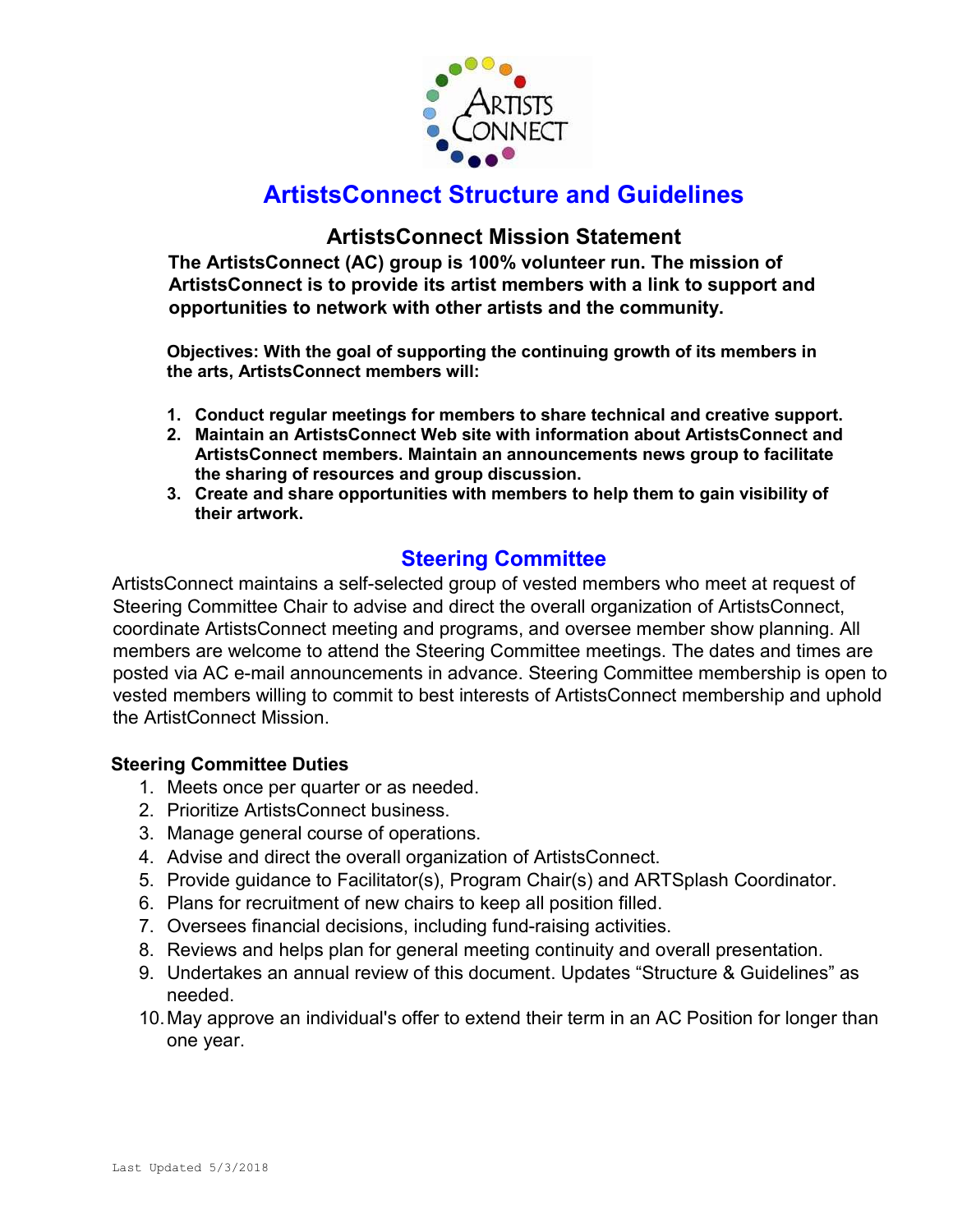# Membership

- 1. Membership to the Steering Committee is open to any vested AC member.
- 2. Membership is comprised of members who are willing to commit to the best interests of AC.
- 3. Members stay up-to-date with meeting plans.
- 4. Members are willing to assume the duties of Facilitator in the event of last-minute Facilitator unavailability.

# Steering Committee Chair

- 1. The Chair is selected from the Steering Committee Membership.
- 2. The Chair sets meeting dates and posts dates on AC Announcements.
- 3. The Chair sets the Steering Committee Agenda.
- 4. Acts as AC liaison to the Edmonds Arts Festival and ArtWorks Coordinator.
- 5. Calendar AC meeting and show dates in the ArtWorks facility.
- 6. Appoints Ad Hoc AC project committees as needed.

# Meeting Facilitator

Provides consistent leadership for ArtistsConnect (AC) activities, including:

- 1. Conducts monthly AC General Meeting.
- 2. Gathers agenda items from AC members and prepares meeting agenda.
- 3. Coordinates with AC Web Site Administrator to ensure Web site meeting and program information is current.
- 4. Coordinates with Program Coordinator to insure monthly meetings are planned and run smoothly.
- 5. Commits to a six-month role, or Co-Chairs for one year.
- 6. Assists in recruiting replacement. Transitions in or overlaps next person to take job.
- 7. Works cooperatively with AC Steering Committee and does not act unilaterally.

# Program Coordinator

Arranges for monthly program portion of the meeting to further the goals and mission of ArtistsConnect.

- 1. Provides for a variety of program speakers and/or activities that support the goals set forth in the Mission Statement and by AC members.
- 2. Both AC member and guest speakers are asked to present gratis to AC because of the nature of our organization we must invite on a no-fee basis. Exceptions may be considered only with prior notification and approval of Steering Committee.
- 3. Seeks out Program suggestions from a variety of sources and from members. Encouraged to take an annual survey of members for input.
- 4. Ensures all arrangements and speakers are prepared and confirmed prior to meeting.
- 5. May "pass the basket" to raise funds to reimburse speaker only with prior notification and approval of Steering Committee.
- 6. Commits to a six-month role or Co-chairs for one year.
- 7. Assists in recruiting replacement. Transitions in or overlaps next person to take job.
- 8. Works cooperatively with Facilitator and Steering Committee and does not act unilaterally.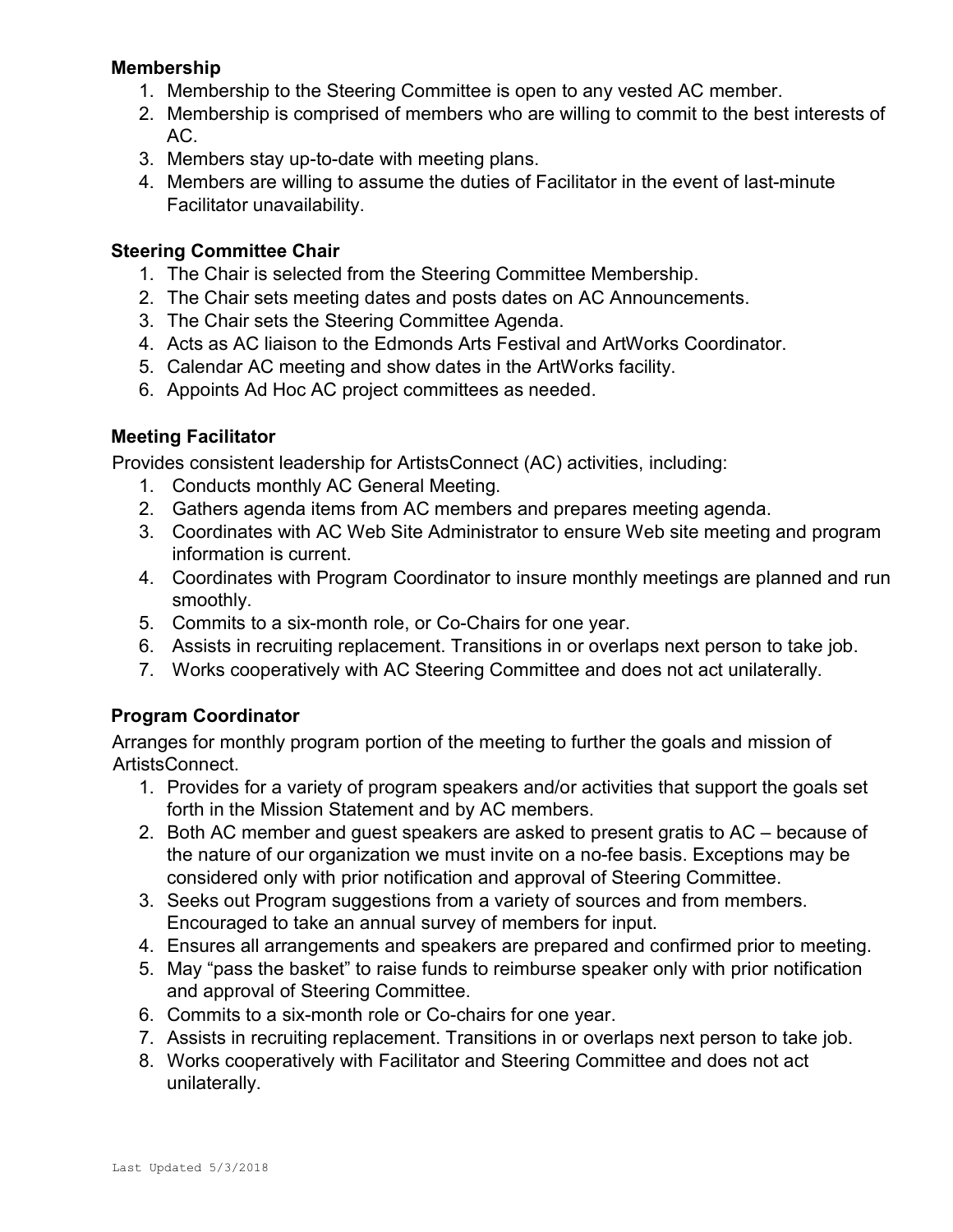# Web Site and Facebook Administration

Maintains the members' Web site and AC Announcements e-mail group to share resources and facilitate group discussion.

- 1. Web site and Facebook pages updated.
- 2. EAFF purchases AC web services.
- 3. Posts minutes received from Recorder, Program Coordinator, ARTSplash Coordinator, and Facilitator in timely fashion.
- 4. Promptly posts messages from vested members onto the AC Announcements e-mail list.
- 5. Maintains member directory on the AC Web site. Currently is also maintaining the mailing list of members.
- 6. Assists in recruiting replacement. Transitions and advises next person to take job.
- 7. Works cooperatively with Facilitator, Greeting Team, and AC Steering Committee and does not act unilaterally.
- 8.

# Greeter Team Coordinator

There are two aspects to this job: the first is to arrange for consistent method of checking in members at monthly meetings. It is also important that first-time attendees are identified and greeted.

- 1. Arranges for all members to be checked-in at monthly meetings. Maintains records of attendance to be used to verify vested members.
- 2. Keeps name badges up to date and displayed prior to each meeting.
- 3. Makes sure there are AC volunteers ready to greet for each meeting.
- 4. Arranges for guest check-in and provides forms to collect contact information.
- 5. Coordinates with the Recorder to ensure that a "Welcome" email is sent to new members.
- 6. Passes all new member contact information onto Web Site Administrator.
- 7. Maintains supply of printed materials about AC (brochure) for new members.
- 8. Sets up Networking Station for AC members to display promotional and resource materials for each meeting.
- 9. Commits to a six-month role or Co-chairs for one year.
- 10. Works cooperatively with Steering Committee and Web Site Administrator and does not act unilaterally.
- 11. Assists in recruiting replacement. Transitions in or overlaps next person to take job.

#### Refreshments Team

Arranges for and sets up refreshments at monthly meetings, based on available funds. It is highly recommended as two person (co-chair) position.

- 1. Coordinates with Steering Committee with concerns or suggestions.
- 2. Arrives early to each monthly meeting set up coffee and tea. Has access to building code as is usually first to arrive for meetings.
- 3. Collects and keeps track of donations for refreshments put in basket at AC meetings.
- 4. Purchases drink and food items, as well as paper goods with money collected at meetings.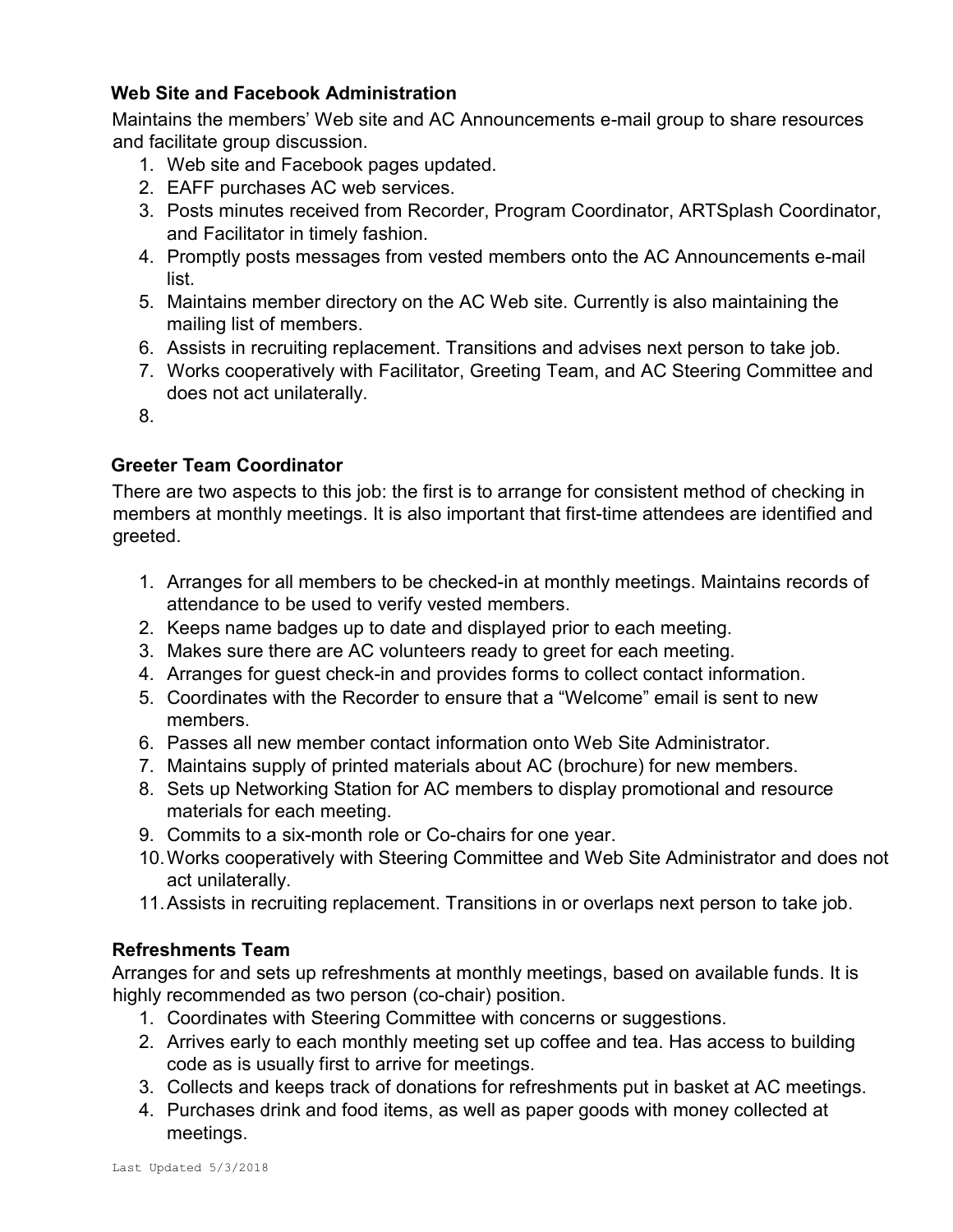- 5. Ensures refreshments are cleared away, station is clean, and trash is taken outside after each meeting.
- 6. Maintains a list of tasks onsite at Art Works in case someone needs to substitute.
- 7. Coordinate with ArtWorks Manager on issues concerning facility.
- 8. Assists in recruiting replacement. Trains next team for easy transition.
- 9. Commits to a six-month role or Co-chairs for one year.

# ARTSplash Coordinator

ARTSplash fulfills the mission of ArtistsConnect to "Create and share opportunities with members to help them to gain visibility of their artwork." Although each show is unique and show coordinators have each brought their own personal touch to the job, each Coordinator is expected to provide continuity in established show procedures.

- 1. Works cooperatively with Steering Committee and does not act unilaterally.
- 2. Follows guidelines and procedures from past shows. Brings new ideas to Steering Committee for discussion and approval prior to implementation.
- 3. Actively seeks advice and cooperation from our affiliate organization, Edmonds Art Festival Foundation through EAFF Liaison, Ann Wood.
- 4. Recruits members to form subcommittees to fulfill tasks listed in show procedures.
- 5. Makes opportunity to participate in show equally available to all vested members of AC through announcements and dissemination of information.
- 6. Arranges for ARTSplash business meetings to be carried out separately from AC monthly meetings.
- 7. Maintains record of event planning and a final report for future reference.
- 8. Commits to this job for the duration of planning and overseeing one ARTSplash show.

#### Organization Support Roles

There is a variety of support positions to maintain the smooth running of both meetings and communication. Each of these persons will:

- 1. Coordinate with Steering Committee Chair with concerns or suggestions.
- 2. Commit to a six-month role or shared duty for one year.
- 3. Assist in recruiting replacement. Train next person to take job.

Set up Coordinator: Arrives early to set up for monthly meetings and makes arrangements to secure building after meetings. Ensures that the building is returned to its original condition. Coordinates with ArtWorks Manager on any issues concerning use of facility (key code, heating, etc.)

#### Artworks Manager

Manager of ArtWorks facility. Keeps calendar for all AC activities held at ArtWorks. Including monthly meetings, ARTSplash planning meetings, and the ARTSplash event.

#### Edmonds Art Festival Foundation Liaison

Member of Edmonds Art Festival and provides advice and support to ArtistsConnect.